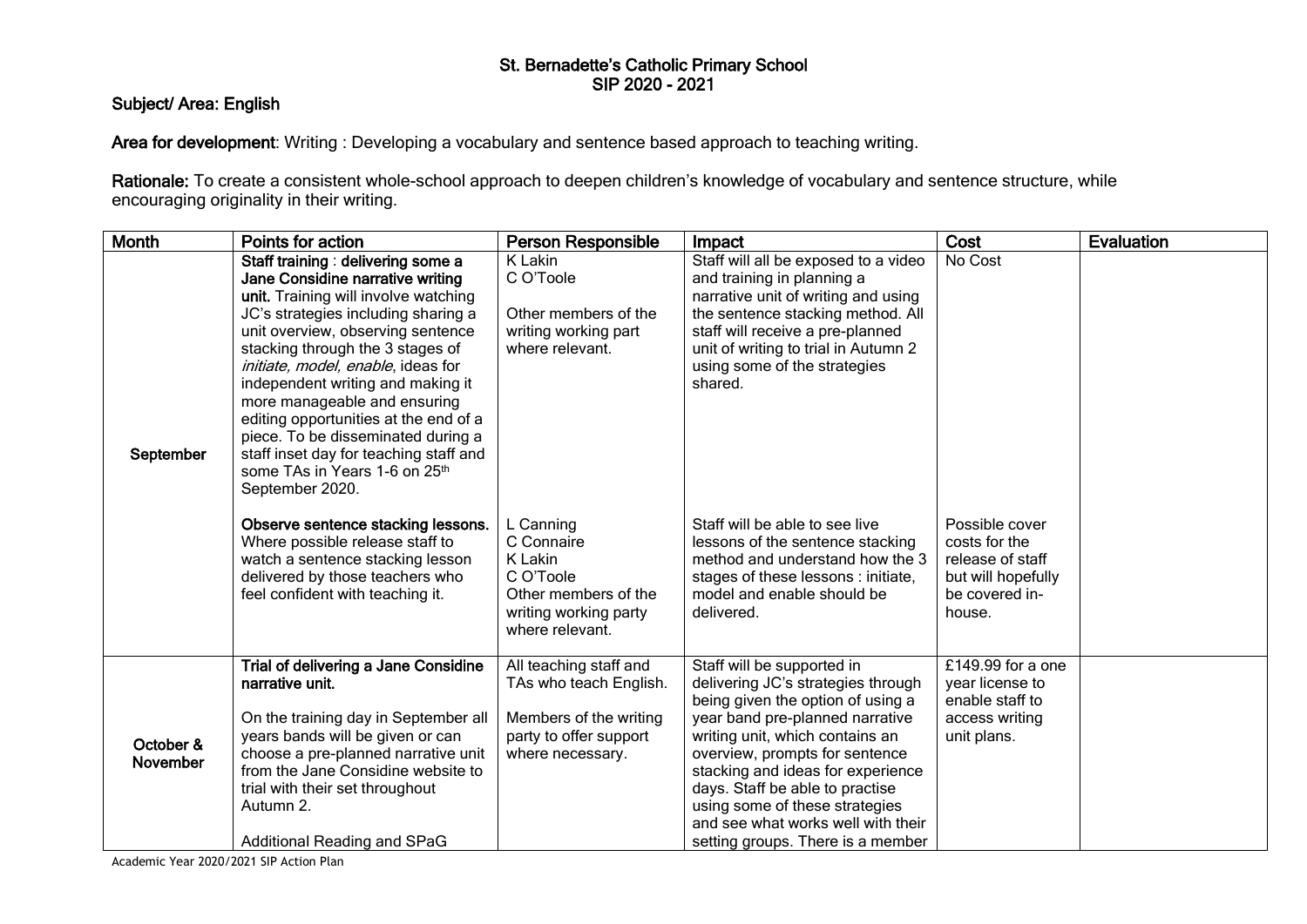|          | lessons should be incorporated into<br>this planning unit so that all aspects<br>of English teaching are covered.                                                                                                                                                                                                                                                                                                                                                                                                                                                                             |                                                                                                             | from each year group on the<br>writing working party so they will<br>be able to support their year<br>group members through team<br>teaching or during planning<br>sessions in PPA.                                                                                                                                                                                                                                                                                                                                                                                                                                                                                                       |         |  |
|----------|-----------------------------------------------------------------------------------------------------------------------------------------------------------------------------------------------------------------------------------------------------------------------------------------------------------------------------------------------------------------------------------------------------------------------------------------------------------------------------------------------------------------------------------------------------------------------------------------------|-------------------------------------------------------------------------------------------------------------|-------------------------------------------------------------------------------------------------------------------------------------------------------------------------------------------------------------------------------------------------------------------------------------------------------------------------------------------------------------------------------------------------------------------------------------------------------------------------------------------------------------------------------------------------------------------------------------------------------------------------------------------------------------------------------------------|---------|--|
|          | <b>Book &amp; Planning Scrutinies</b><br>First round of book scrutinies to be<br>completed. When monitoring the<br>writing element of planning and<br>books, pay particular attention to<br>how the first trial unit of narrative<br>writing is looking in books. Look for<br>evidence of the <i>initiate</i> stage being<br>delivered in Vocabulary books and<br>evidence of sentence stacking and<br>independent writing being covered<br>in writing books. Findings to be fed-<br>back to Humanities Faculty lead<br>and senior management and<br>support put in place where<br>necessary. | K Lakin<br>C O'Toole<br>C Connaire                                                                          | Subject leads will be able to<br>ensure that the new initiatives are<br>being trialled by each member of<br>teaching staff and will be able to<br>evaluate the success with which<br>they are being delivered. They will<br>be able to see if the different<br>stages of the strategies are being<br>utilised across school and if a<br>consistent approach is being<br>taken. They will also be able to<br>identify areas for development<br>and where support may be<br>needed in the teaching of writing<br>in Spring term.<br>All staff who teach writing will<br>receive personal written feedback<br>commenting on the use of JC's<br>strategies in their planning and<br>teaching. | No Cost |  |
| December | Review of first phase of<br>implementing Jane Considine's<br>strategies<br>Staff to meet in year bands with<br>their writing working party<br>representative on Wednesday 11th<br>December to review the trial of the<br>narrative unit of writing. Staff to<br>discuss what went well and also the<br>short comings of using these<br>strategies.<br>Writing party then to meet and                                                                                                                                                                                                          | Members of the Writing<br>Working Party.<br>All teaching staff and<br>some TAs from Years 1-<br>6 involved. | Staff will be able to give their<br>views on how they think the first<br>phase of implementing these<br>strategies has gone in a<br>supportive, small group setting.<br>They will feel involved in the<br>review process and their views<br>and experiences will be taken into<br>account. They will also be able to<br>request support if they need it.<br>The Writing Working Party will                                                                                                                                                                                                                                                                                                | No Cost |  |
|          |                                                                                                                                                                                                                                                                                                                                                                                                                                                                                                                                                                                               |                                                                                                             |                                                                                                                                                                                                                                                                                                                                                                                                                                                                                                                                                                                                                                                                                           |         |  |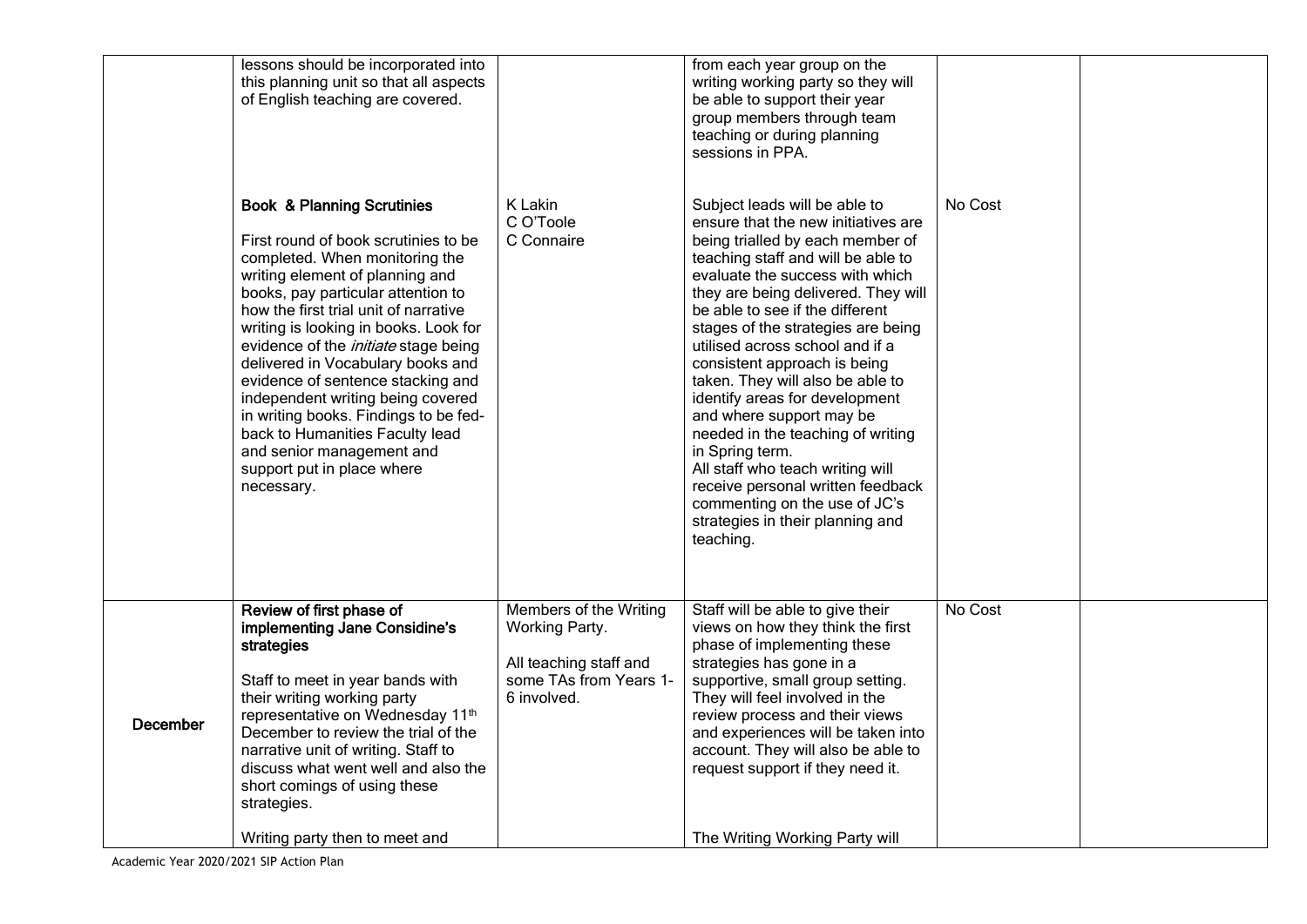| <b>Termly</b><br><b>Review</b> | children throughout school<br>(particularly children who may have<br>found writing challenging and those<br>who are gifted in this area) to see<br>what they think of this new way of<br>teaching writing. Do they enjoy it or<br>find it easier/harder than previous<br>ways of learning writing? What do<br>they like/dislike about it? |                      | using some of the new strategies<br>that are being implemented.<br>Children will be able to share their<br>opinions about their writing<br>lessons and we will be able to<br>gauge their enjoyment and<br>motivation to write which is<br>ultimately a key intended outcome<br>of bringing in this new approach in<br>teaching writing. |         |  |
|--------------------------------|-------------------------------------------------------------------------------------------------------------------------------------------------------------------------------------------------------------------------------------------------------------------------------------------------------------------------------------------|----------------------|-----------------------------------------------------------------------------------------------------------------------------------------------------------------------------------------------------------------------------------------------------------------------------------------------------------------------------------------|---------|--|
|                                | of delivery through selecting non-<br>narrative units for their year bands.<br><b>Children's Voice</b><br>Subject leads to conduct some<br>short, informal interviews with                                                                                                                                                                | K Lakin<br>C O'Toole | Subject leads will have a whole<br>school overview of the children's<br>experience of learning writing                                                                                                                                                                                                                                  | No Cost |  |
|                                | feedback from year band review.<br>Discuss what went well that we<br>should fully take on board in our<br>teaching of writing, what was not so<br>successful and where more support<br>is needed. Begin to plan to next<br>phase of implementing this method                                                                              |                      | have a thorough overview of how<br>successful the trial has been and<br>what changes need to be made<br>before the second phase is<br>introduced.                                                                                                                                                                                       |         |  |

| Month   | Points for action                                                                                                                                                                                                                                                                                                                                                                                                                                                           | <b>Person Responsible</b>                                                                                                                                                                             | Impact                                                                                                                                                                                                                                                                     | Cost    | Evaluation |
|---------|-----------------------------------------------------------------------------------------------------------------------------------------------------------------------------------------------------------------------------------------------------------------------------------------------------------------------------------------------------------------------------------------------------------------------------------------------------------------------------|-------------------------------------------------------------------------------------------------------------------------------------------------------------------------------------------------------|----------------------------------------------------------------------------------------------------------------------------------------------------------------------------------------------------------------------------------------------------------------------------|---------|------------|
| January | Staff Training: delivering a Jane<br>Considine non-narrative unit of<br>writing.<br>Training to be delivered over two<br>Key Stage meetings to all year<br>bands. Teaching staff and relevant<br>TAs will be given or can choose a<br>pre-planned non-narrative unit from<br>the Jane Considine website to trial<br>with their set throughout Spring 2.<br>KS1 training will take place during<br>the staff meeting of Wednesday 13th<br>January 2021 and KS2 training will | C O'Toole<br>K Lakin<br>Members of the writing<br>working party where<br>applicable.<br>All teaching staff and<br>TAs who teach English<br>will need to attend the<br>relevant Year Band<br>training. | Staff will all be exposed to a video<br>and training in planning a non-<br>narrative unit of writing and using<br>the sentence stacking method. All<br>staff will receive a pre-planned<br>unit of writing to trial in Spring 2<br>using some of the strategies<br>shared. | No Cost |            |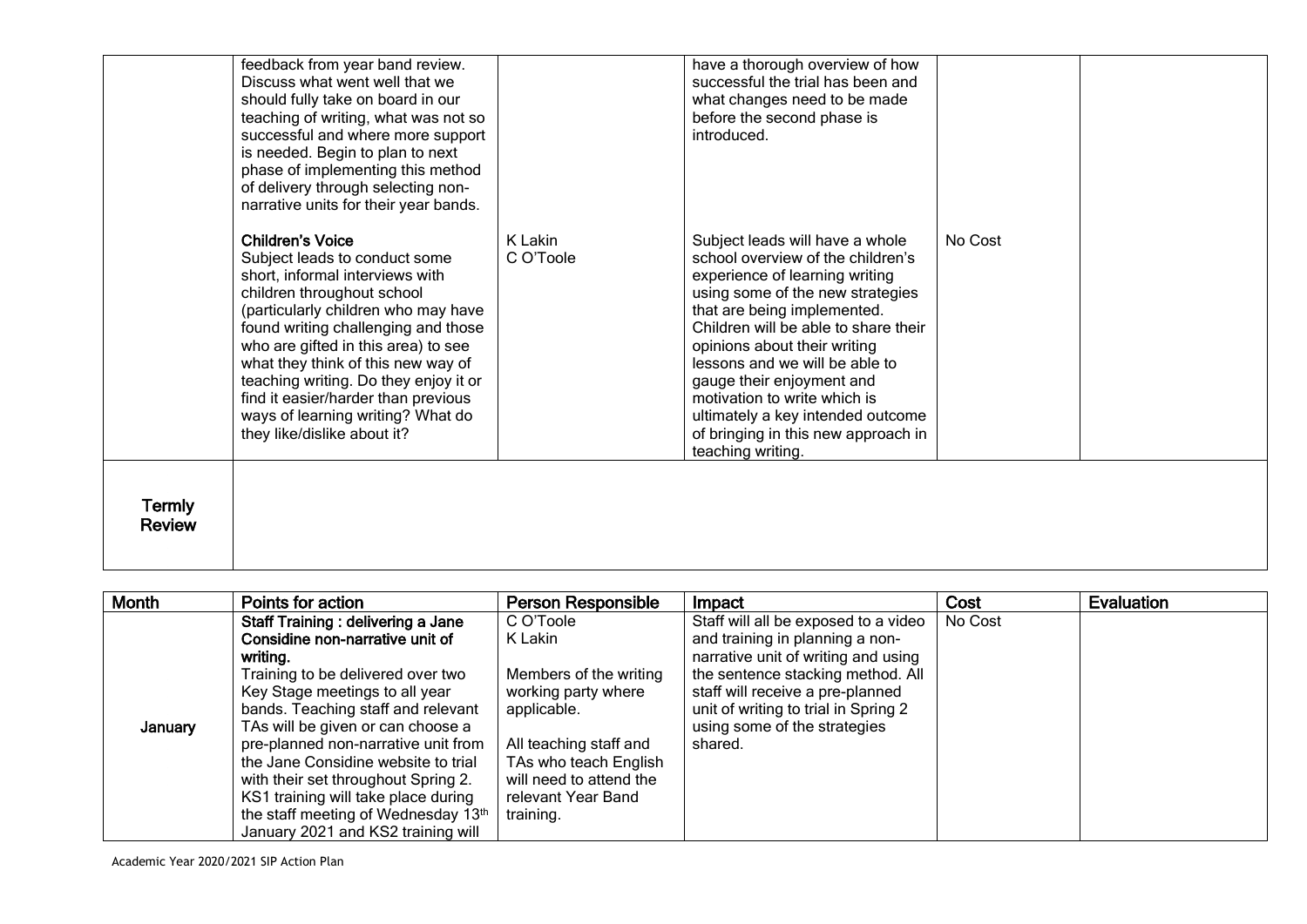|                     | take place during the staff meeting                                        |                        |                                                                        |                                   |  |
|---------------------|----------------------------------------------------------------------------|------------------------|------------------------------------------------------------------------|-----------------------------------|--|
|                     | of Wednesday 27th January.                                                 |                        |                                                                        |                                   |  |
|                     | <b>Writing Moderation</b>                                                  | C Connaire             | Moderation will be conducted in a                                      |                                   |  |
|                     | In-house writing moderation to take                                        | K Lakin                | supportive, small group situation                                      |                                   |  |
|                     | place throughout the week of 18th                                          | C O'Toole              | where staff can have an honest                                         |                                   |  |
|                     | January. Subject leads and other                                           | J Docker               | conversation about strengths of                                        |                                   |  |
|                     | members of the writing party to                                            |                        | the writing in books, areas for                                        |                                   |  |
|                     | meet with year bands to moderate                                           |                        | development and next steps.                                            |                                   |  |
|                     | writing completed throughout                                               |                        | Where necessary, staff who need                                        |                                   |  |
|                     | Autumn term, Focus to be placed                                            |                        | help with writing can be identified                                    |                                   |  |
|                     | upon the trialled writing unit and its                                     |                        | and support put in place.                                              |                                   |  |
|                     | impact and quality of writing,                                             |                        |                                                                        |                                   |  |
|                     | comparing it to previous units.<br>Evidence of independent writing         |                        | The accuracy of staff judgements<br>will also be moderated to judge    | No Cost                           |  |
|                     | and children's editing will also be a                                      |                        | their accuracy and compared to                                         |                                   |  |
|                     | focus. Writing to be moderated                                             |                        | original teacher assessments                                           |                                   |  |
|                     | against the year band writing                                              |                        |                                                                        |                                   |  |
|                     | assessment sheets. Staff to submit                                         |                        |                                                                        |                                   |  |
|                     | a teacher assessment of their                                              |                        |                                                                        |                                   |  |
|                     | chosen child prior to moderation.                                          |                        |                                                                        |                                   |  |
|                     | Trial of delivering a Jane Considine                                       | All teaching staff and | Staff will be supported in                                             | No additional                     |  |
|                     | non-narrative unit.                                                        | TAs who teach English. | delivering JC's strategies through                                     | costs to the unit                 |  |
|                     | During the staff meetings in January                                       | Members of the writing | being given the option of using a<br>year band pre-planned non-        | plan license<br>purchased earlier |  |
|                     | and February all years bands will be                                       | party to offer support | narrative writing unit, which                                          | in the year.                      |  |
|                     | given or can choose a pre-planned                                          | where necessary.       | contains an overview, prompts for                                      |                                   |  |
|                     | non-narrative unit from the Jane                                           |                        | sentence stacking and ideas for                                        |                                   |  |
|                     | Considine website to trial with their                                      |                        | experience days. Staff be able to                                      |                                   |  |
| February &<br>March | set throughout Spring 2.                                                   |                        | practise using some of these                                           |                                   |  |
|                     |                                                                            |                        | strategies and see what works                                          |                                   |  |
|                     | Additional Reading and SPaG                                                |                        | well with their setting groups.                                        |                                   |  |
|                     | lessons should be incorporated into                                        |                        | There is a member from each                                            |                                   |  |
|                     | this planning unit so that all aspects<br>of English teaching are covered. |                        | year group on the writing working<br>party so they will be able to     |                                   |  |
|                     |                                                                            |                        | support their year group members                                       |                                   |  |
|                     |                                                                            |                        | through team teaching or during                                        |                                   |  |
|                     |                                                                            |                        | planning sessions in PPA.                                              |                                   |  |
|                     | <b>Book &amp; Planning Scrutinies</b>                                      | K Lakin                | Subject leads will be able to                                          | No Cost                           |  |
| March &             |                                                                            | C O'Toole              | ensure that the new initiatives are                                    |                                   |  |
| April               | Second round of book scrutinies to                                         | C Connaire             | being trialled by each member of                                       |                                   |  |
|                     | be completed. When monitoring the                                          |                        | teaching staff and will be able to                                     |                                   |  |
|                     | writing element of planning and<br>books, pay particular attention to      |                        | evaluate the success with which<br>they are being delivered. They will |                                   |  |
|                     | how the second trial unit of non-                                          |                        | be able to see if the different                                        |                                   |  |
|                     |                                                                            |                        |                                                                        |                                   |  |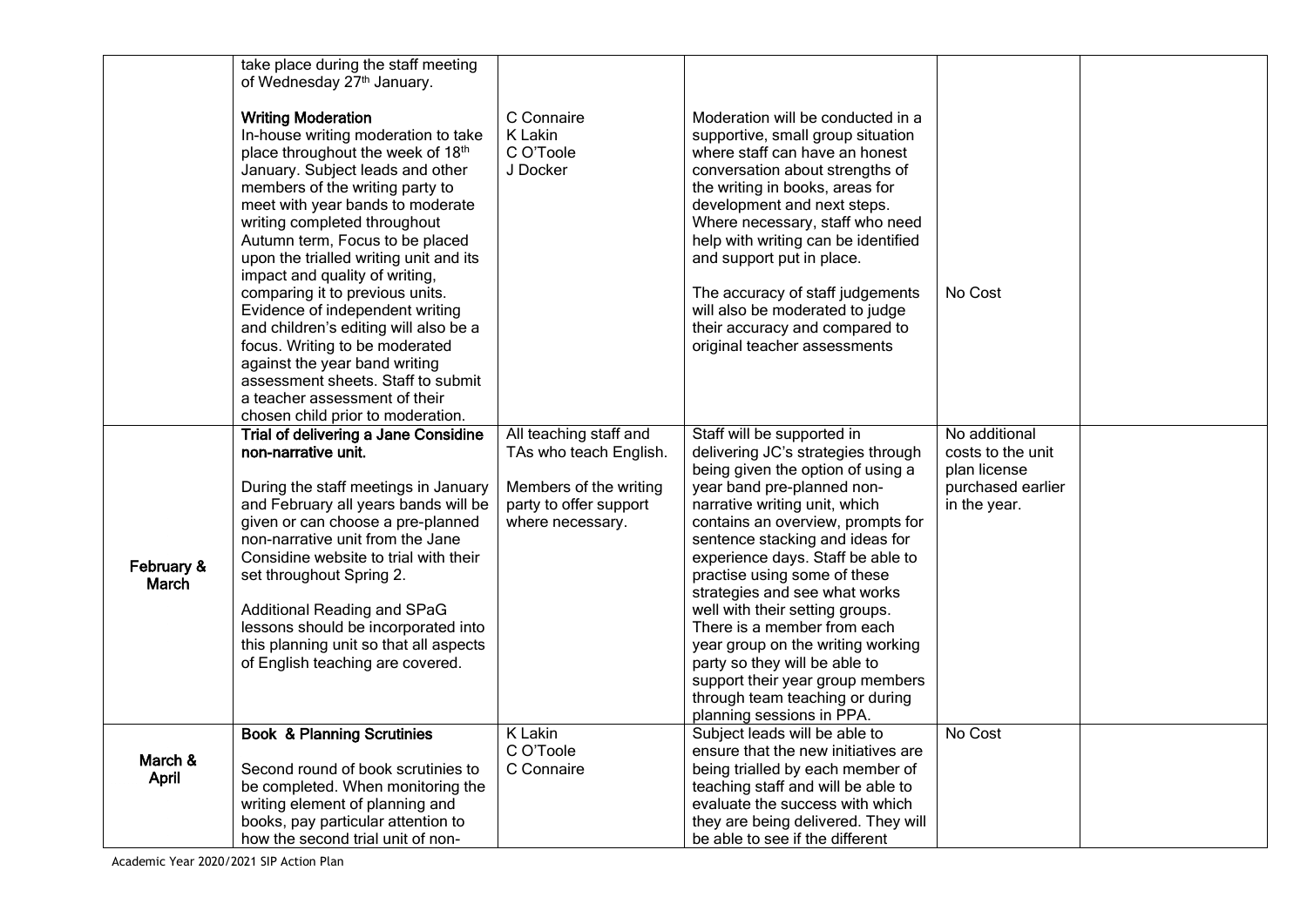| narrative writing is looking in books.<br>Look for evidence of the <i>initiate</i><br>stage being delivered in vocabulary<br>books and evidence of sentence<br>stacking and independent writing<br>being covered in writing books.<br>Findings to be fed-back to<br>Humanities Faculty lead and senior<br>management and support put in<br>place where necessary.                                                                                                                                                                                                                                                                                                                                                                                                                                                                                                    |                                                                                                                                                    | stages of the strategies are being<br>utilised across school and if a<br>consistent approach is being<br>taken. They will also be able to<br>identify areas for development<br>and where support may be<br>needed in the teaching of writing<br>in Summer term.<br>All staff who teach writing will<br>receive personal written feedback<br>commenting on the use of JC<br>strategies in their planning and<br>teaching.                                                                                                                                                                                       |         |  |
|----------------------------------------------------------------------------------------------------------------------------------------------------------------------------------------------------------------------------------------------------------------------------------------------------------------------------------------------------------------------------------------------------------------------------------------------------------------------------------------------------------------------------------------------------------------------------------------------------------------------------------------------------------------------------------------------------------------------------------------------------------------------------------------------------------------------------------------------------------------------|----------------------------------------------------------------------------------------------------------------------------------------------------|----------------------------------------------------------------------------------------------------------------------------------------------------------------------------------------------------------------------------------------------------------------------------------------------------------------------------------------------------------------------------------------------------------------------------------------------------------------------------------------------------------------------------------------------------------------------------------------------------------------|---------|--|
| <b>Staff Training: Adapting a Unit of</b><br>Writing.<br>Training to be delivered over two<br>Key Stage meetings to all year<br>bands. Teaching staff and relevant<br>TAs will be shown how to adapt one<br>of the current writing units they<br>already have planned from the<br>previous year. Discuss how the<br>modelled texts can be broken down<br>in sentences to be used in<br>delivering sentence stacking. Look<br>at adapting modelled texts where<br>necessary and making them<br>accessible for children of all<br>abilities. Staff should working on<br>adapting this planning throughout<br>Summer 1 ready to be used in<br>Summer 2 or before that if possible.<br>KS1 training will take place during<br>the staff meeting of Wednesday 24th<br>March 2021 and KS2 training will<br>take place during the staff meeting<br>of Wednesday 28th April. | C Connaire<br>J Docker<br>All teaching staff and<br>TAs who teach English.<br>Members of the writing<br>party to offer support<br>where necessary. | Staff will be shown how utilise<br>some of the planning and<br>modelled texts already created in<br>the previous year so that all of that<br>hard work and resources does not<br>go to waste. They will be shown<br>how to weave the strategies and<br>principles of JC's teaching into<br>their own planning.<br>They will see how they can adapt<br>modelled texts to make them<br>accessible for children of all<br>abilities and how the texts can be<br>broken down and taught using the<br>sentence stacking method. They<br>will also be given ideas for<br>experience days and independent<br>writing. | No Cost |  |
|                                                                                                                                                                                                                                                                                                                                                                                                                                                                                                                                                                                                                                                                                                                                                                                                                                                                      |                                                                                                                                                    |                                                                                                                                                                                                                                                                                                                                                                                                                                                                                                                                                                                                                |         |  |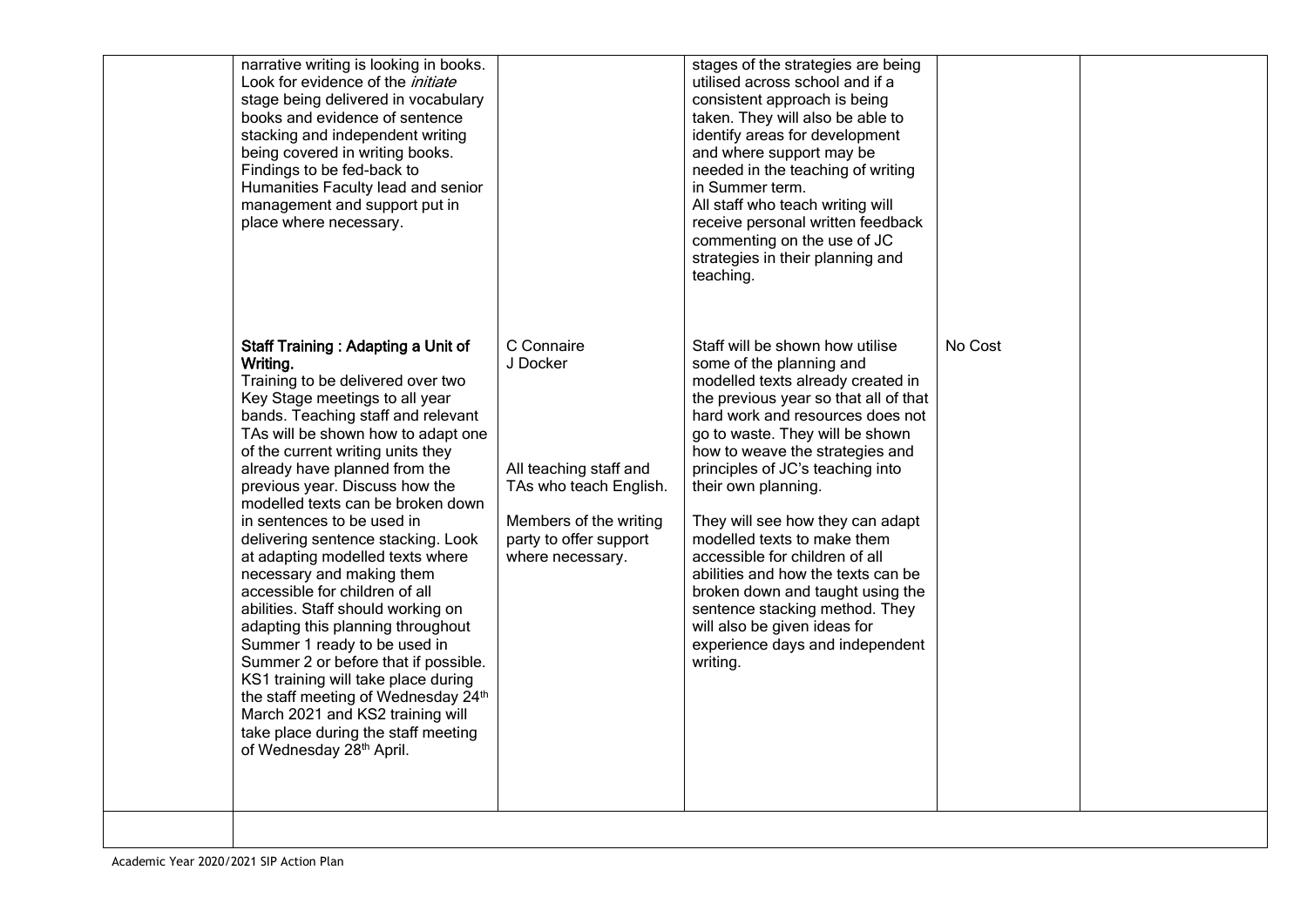| <b>Termly</b><br>$\sim$<br>Review |  |
|-----------------------------------|--|
|                                   |  |

| <b>Month</b> | Points for action                                               | <b>Person Responsible</b> | Impact                                                             | Cost    | <b>Evaluation</b> |
|--------------|-----------------------------------------------------------------|---------------------------|--------------------------------------------------------------------|---------|-------------------|
|              | Trial of adapting a unit of writing to                          | All teaching staff and    | Staff will support each other                                      | No Cost |                   |
|              | incorporate the Jane Considine                                  | TAs who teach English.    | throughout planning sessions to                                    |         |                   |
|              | approach to teaching writing.                                   |                           | adapt the original writing unit and                                |         |                   |
|              |                                                                 | Members of the writing    | this will encourage and enable                                     |         |                   |
|              | During the staff meetings in March                              | party to offer support    | them to adapt planning in the                                      |         |                   |
|              | and April, all year bands will be                               | where necessary.          | future, integrating these new                                      |         |                   |
|              | shown how to adapt one of their                                 |                           | methods learned throughout the                                     |         |                   |
|              | current units of writing to                                     |                           | year into their planning and                                       |         |                   |
|              | incorporate the Jane Considine                                  |                           | teaching of writing. The staff will                                |         |                   |
|              | approach to teaching writing. All                               |                           | already have received two lots of                                  |         |                   |
|              | teaching staff and TAs who are                                  |                           | training and trialled using JC's                                   |         |                   |
| May & June   | responsible for teaching writing to                             |                           | strategies over the previous two                                   |         |                   |
|              | adapt planning and trial rolling this                           |                           | terms so they should have a good                                   |         |                   |
|              | out with their sets throughout                                  |                           | understanding of how they work                                     |         |                   |
|              | Summer term. Staff to work                                      |                           | and should try to weave them into                                  |         |                   |
|              | together as year bands led by their                             |                           | some of their previously planned                                   |         |                   |
|              | writing party representative to adapt                           |                           | units. There is a member from                                      |         |                   |
|              | planning and modelled texts and                                 |                           | each year group on the writing                                     |         |                   |
|              | work out an overview for teaching                               |                           | working party so they will be able                                 |         |                   |
|              | the sentence stacking lessons,                                  |                           | to support their year group                                        |         |                   |
|              | adding experience days and                                      |                           | members through team teaching                                      |         |                   |
|              | developing independent writing and                              |                           | or during planning sessions in                                     |         |                   |
|              | editing opportunities in this unit.                             |                           | PPA.                                                               |         |                   |
|              | <b>Final Writing Review Meeting</b>                             | Members of the Writing    | Staff will be able to give their                                   | No Cost |                   |
|              |                                                                 | Working Party.            | views on how they think                                            |         |                   |
|              | Staff to meet in year bands with<br>their writing working party | All teaching staff and    | implementing these strategies<br>throughout the year has gone in a |         |                   |
|              | representatives on Wednesday 16th                               | some TAs from Years 1-    |                                                                    |         |                   |
|              | June to review the trial                                        | 6 involved.               | supportive, small group setting.<br>They will feel involved in the |         |                   |
|              | implementing Jane Considine's                                   |                           | review process and their views                                     |         |                   |
| June         | writing strategies. Staff to discuss                            |                           | and experiences will be taken into                                 |         |                   |
|              | what went well and also the short                               |                           | account. They will also be able to                                 |         |                   |
|              | comings of using these strategies                               |                           | request further support if they                                    |         |                   |
|              | throughout the year in both                                     |                           | need it.                                                           |         |                   |
|              | narrative and non-narrative. Ensure                             |                           |                                                                    |         |                   |
|              | that impacts on the number of                                   |                           |                                                                    |         |                   |
|              | children achieving a greater depth                              |                           |                                                                    |         |                   |